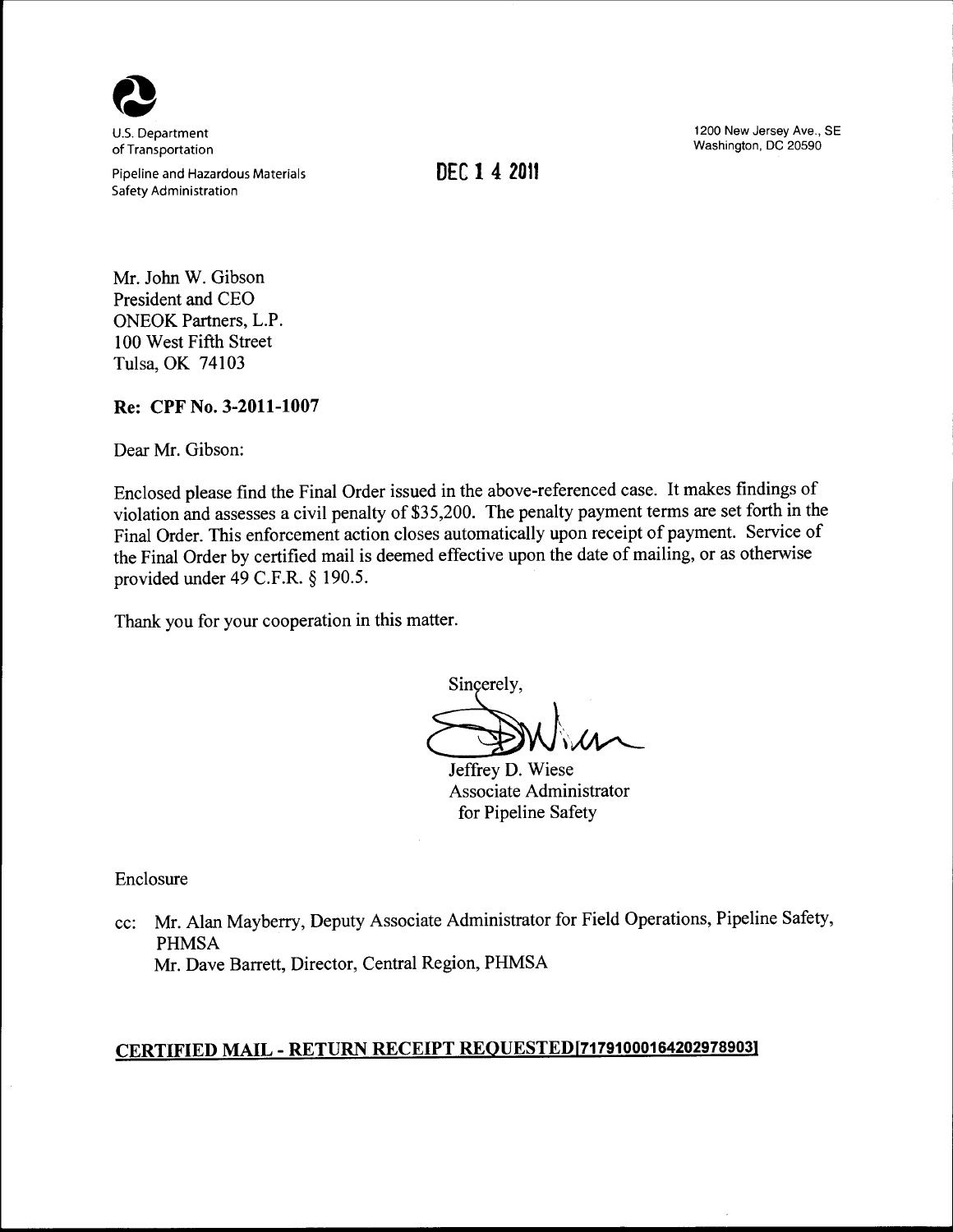## U.S. **DEPARTMENT OF TRANSPORTATION PIPELINE AND HAZARDOUS MATERIALS SAFETY ADMINISTRATION OFFICE OF PIPELINE SAFETY WASHINGTON, D.C. 20590**

) ) ) ) ) ) )

**In the Matter of** 

**ONEOK Partners, L.P.,** 

**CPF** No. **3-2011-1007** 

**Respondent.**  ) \_\_\_\_\_\_\_\_\_\_\_\_\_\_\_\_\_\_\_\_\_\_\_\_ )

#### **FINAL ORDER**

Between April 26-30, 2010, pursuant to 49 U.S.C. § 60117, a representative of the Pipeline and Hazardous Materials Safety Administration (PHMSA), Office of Pipeline Safety (OPS), conducted an inspection of the facilities and records of the Guardian Pipeline in Channahon, Illinois. The 143-mile transmission pipeline is owned by ONEOK Partners, L.P., and operated by ONEOK Partners GP LLC (collectively, ONEOK or Respondent). The Guardian line transports natural gas from Joliet, Illinois, to Ixonia, Wisconsin. <sup>1</sup>

As a result of the inspection, the Director, Central Region, OPS (Director), issued to Respondent, by letter dated April25, 2011, a Notice of Probable Violation and Proposed Civil Penalty (Notice). In accordance with 49 C.F.R. § 190.207, the Notice proposed finding that ONEOK had violated 49 C.F.R.  $\S$  192.709(c) and assessing a civil penalty of \$35,200 for the alleged violations.

ONEOK responded to the Notice by letter dated May 23, 2011 (Response). The company contested one of the items and offered additional information in support of its request to reduce the civil penalty. Respondent did not request a hearing and therefore has waived its right to one.

#### **FINDINGS OF VIOLATION**

In its Response, ONEOK did not contest the allegation in the Notice that it violated 49 C.F.R. § 192.709(c), as follows:

**Item 1:** The Notice alleged that Respondent violated 49 C.F.R. § 192.709(c), which states:

<sup>1</sup> http://www.gpl.oneokpartners.com/ (last visited September 6, 2011).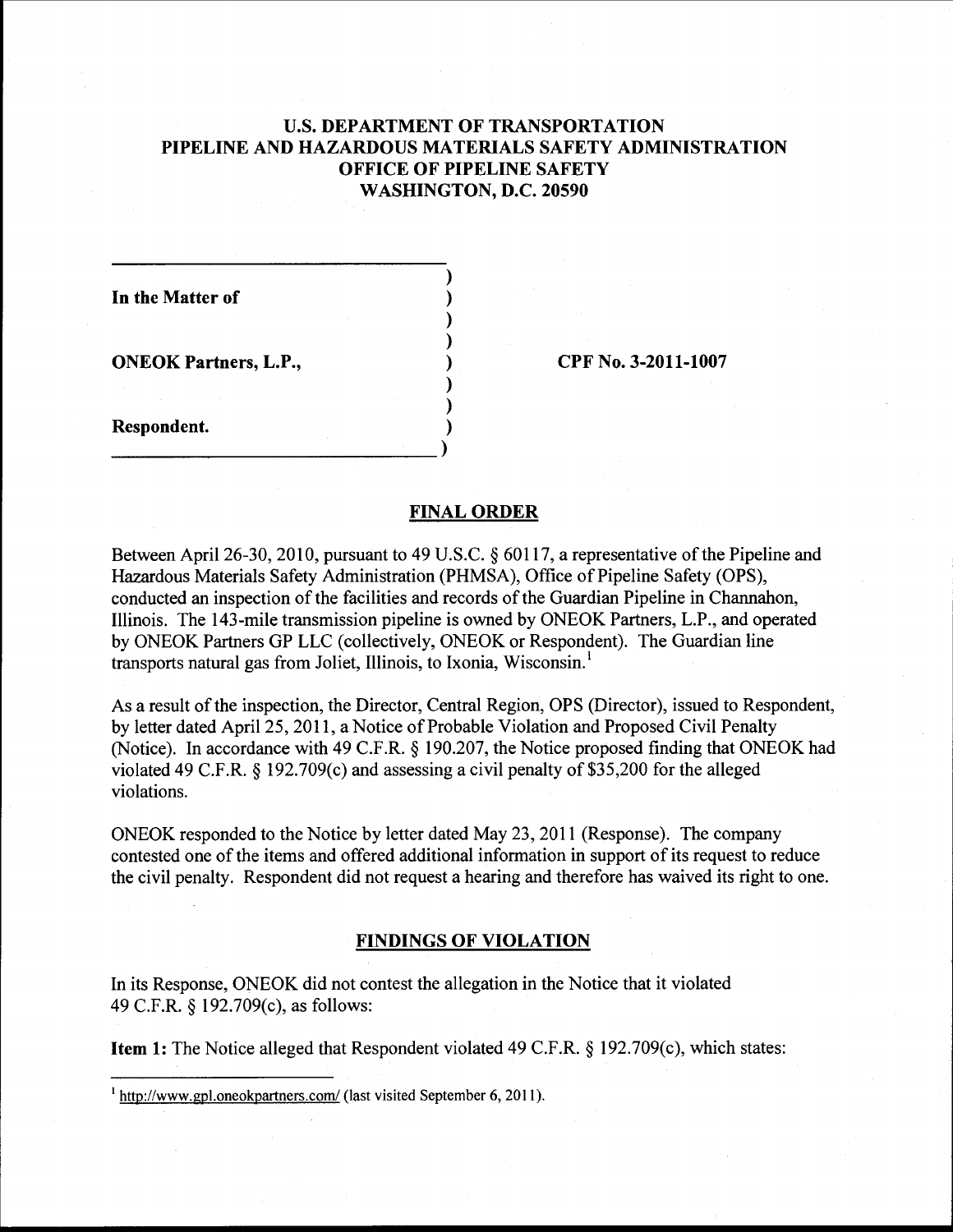### § **192.709 Transmission lines: Record keeping.**

Each operator shall maintain the following records for transmission lines for the periods specified:

 $\begin{matrix} (a) & \dots \\ (c) & \n\end{matrix}$ A record of each patrol, survey, inspection, and test required by subparts L and M of this part must be retained for at least 5 years or until the next patrol, survey, inspection, or test is completed, whichever is longer.

The Notice alleged that Respondent violated 49 C.F.R. § 192.709(c) by failing to produce annual inspection records for the inspection and testing of the domestic odorizer at the Channahon, Illinois compressor station for calendar years 2007,2008, and 2009. Pursuant to §192.625 (f), a requirement of subpart L, operators are required to conduct periodic sampling of combustible gases to assure the proper concentration of odorant. ONEOK's procedure, entitled "Odorization of Gas," requires that odorizers be tested once a year and 49 C.F.R.  $\S$  192.709(c) requires that records of these tests be retained for five years or until the next test occurred. However, during the OPS inspection, Respondent could not produce test records for the D7i odorizer for calendar years 2007, 2008, and 2009.

In its Response, ONEOK acknowledged that it could not produce these records during the inspection, but contended that the odorizer was inspected and tested after the inspection and provided these records in its Response. Based upon a review of all of the evidence, I find that Respondent violated 49 C.F.R. § 192.709(c) by failing to maintain a record for five years for each test required by Subparts L and M.

**Item 2:** The Notice alleged that Respondent violated 49 C.F.R. § 192.709(c), as quoted above, by failing to produce inspection records for the annual testing of the discharge pressure transmitter located at the Channahon, Illinois compressor station. Pursuant to  $\S 192.731(c)$ , a requirement of subpart M, an operator is required to inspect and test each remote control shutdown device at intervals not exceeding 15 months, but at least once each calendar year, to determine that it functions properly. During the OPS inspection, ONEOK could not produce the required records for calendar years 2007, 2008, and 2009. ONEOK's operating procedure, "OKSops3.030.301 -Remote Control Shutdown Devices, Inspection, Maintenance, and Calibration," requires annual testing and calibration of station shutdown instrumentation and devices.

In its Response, ONEOK stated that it had indeed produced records for the required tests for calendar years 2008 and 2009. The company acknowledged that it could not locate the records for 2007, but stated that it believed the test had been completed.

I have reviewed the records submitted by ONEOK as part of its Response. Both records indicate that the tests were scheduled to start on June 5, 2008, and June 5, 2009, respectively; however, there is no detail in the record documenting the actual test or calibration. The purpose of retaining these records is to demonstrate that the tests did in fact occur. However, these records do not confirm the condition of the discharge pressure transmitter before or after the test.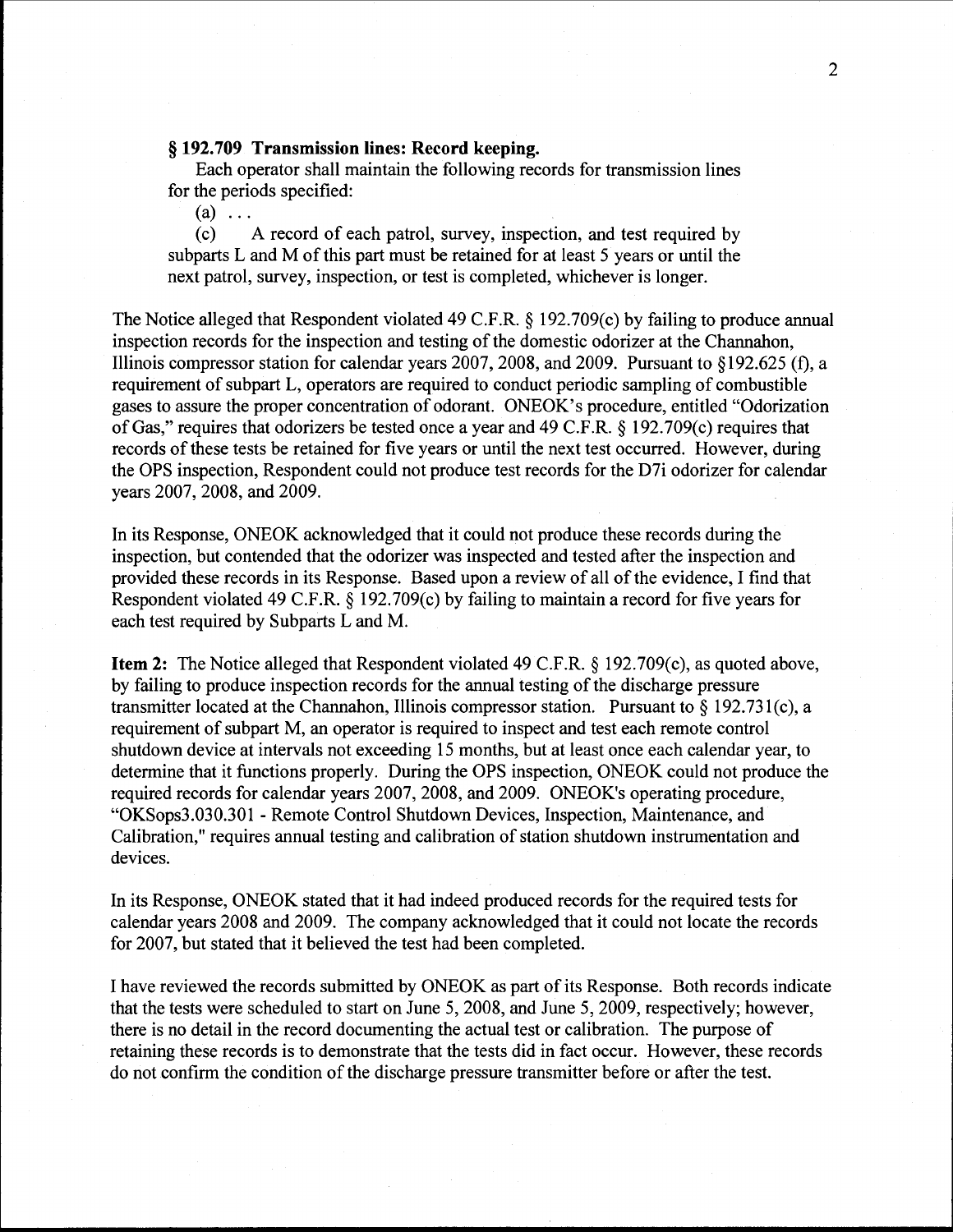The 2009 record lists the transmitter as "OK," while the 2008 record is completely blank in terms of comments or a description of the condition of the device. Because these records cannot establish that the test was indeed conducted and that the device was determined to be in working order, I cannot withdraw this violation. In addition, as ONEOK has acknowledged, it could not produce the 2007 records either during the inspection or in its Response. Accordingly, based upon a review of all of the evidence, I find that Respondent violated 49 C.F.R.  $\S$  192.709(c) by failing to maintain a record for five years for each test required by Subparts L and M.

These findings of violation will be considered prior offenses in any subsequent enforcement action taken against Respondent.

#### ASSESSMENT OF PENALTY

Under 49 U.S.C. § 60122, Respondent is subject to an administrative civil penalty not to exceed \$100,000 per violation for each day of the violation, up to a maximum of \$1,000,000 for any related series of violations. In determining the amount of a civil penalty under 49 U.S.C. § 60122 and 49 C.F.R. § 190.225, I must consider the following criteria: the nature, circumstances, and gravity of the violation, including adverse impact on the environment; the degree of Respondent's culpability; the history of Respondent's prior offenses; the Respondent's ability to pay the penalty and any effect that the penalty may have on its ability to continue doing business; and the good faith of Respondent in attempting to comply with the pipeline safety regulations. In addition, I may consider the economic benefit gained from the violation without any reduction because of subsequent damages, and such other matters as justice may require. The Notice proposed a total civil penalty of \$35,200 for the violations in Items 1 and 2.

**Item 1:** The Notice proposed a civil penalty of \$17,600 for violation of 49 C.F.R. § 192.709(c), for Respondent's failure to retain records of odorization tests for calendar years 2007, 2008, and 2009. As noted above, I found that the company was unable to produce records for the inspection and testing of the domestic odorizer at the Channahon compressor station for those years. The proposed civil penalty is based on the assessment factors listed in 49 C.F.R. § 190.225. I would note that the proposed civil penalty is lower than many other penalties on account of the fact that it was a records violation, as opposed to a more substantive violation. The evidence shows that ONEOK was cognizant of the requirement to maintain records for tests required under Subpart L and M but failed to do so. Respondent has not presented any valid basis for a reduction in the penalty amount. Accordingly, having reviewed the civil penalty assessment factors and the evidence presented in this case, I assess Respondent a civil penalty of \$17,600 for violation of 49 C.F.R. § 192.709(c).

**Item 2:** The Notice proposed a civil penalty of \$17,600 for violation of 49 C.F.R. § 192.709 $(c)$ , for Respondent's failure to retain records of the 2007, 2008, and 2009 testing of the discharge pressure transmitter at the Channahon compressor station. As noted above, I found that Respondent had inadequate or nonexistent records for those years. ONEOK requested a penalty reduction based on the fact that it was able to produce some form of records for 2008 and 2009. However, these records were so minimal that it was impossible to tell whether any testing was actually performed.